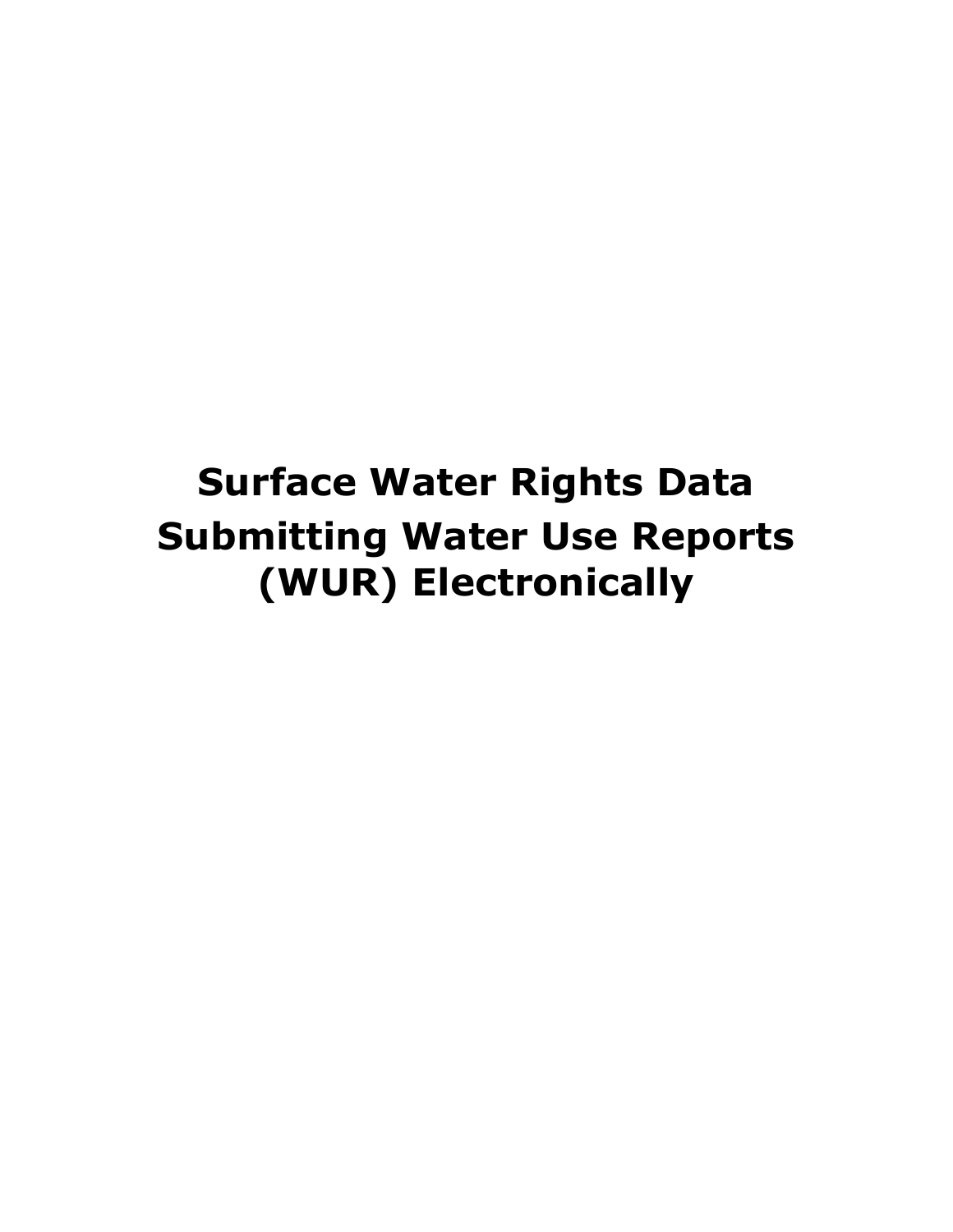### Table of Contents

| I don't see columns for diversion on my water use report form. Where are the columns?8    |
|-------------------------------------------------------------------------------------------|
|                                                                                           |
|                                                                                           |
| My address has changed. How can I change the address on my water use report form? 9       |
| I no longer own this water right. How can I change the owner on this water right? 9       |
|                                                                                           |
|                                                                                           |
|                                                                                           |
| I got an error message when I tried to start a WUR. What should I do?  10                 |
| Why is there a 15-minute timer at the top of each screen for the online WUR submittal? 10 |
|                                                                                           |
|                                                                                           |
|                                                                                           |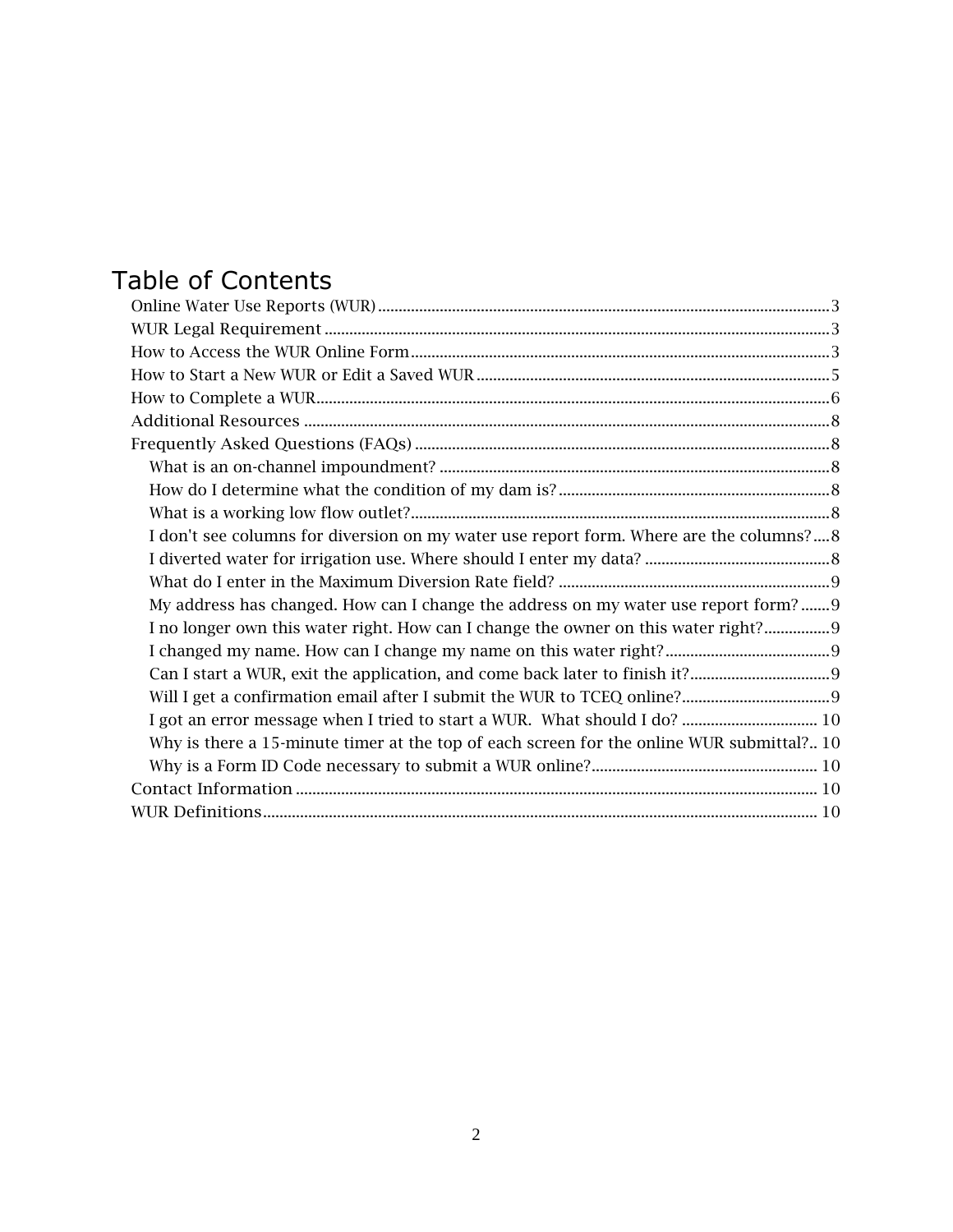### <span id="page-2-0"></span>**Online Water Use Reports (WUR)**

Water Right holders can now enter their surface water use information into an online form and submit that data to TCEQ. TCEQ has a new module within SUNSS (Single-Use Non-CROMERR Submission System), called the Surface Water Rights Data (SWRD) module, that allows Water Right holders to submit electronically. Note that this submittal system is not applicable to Water Right holders in Watermaster Areas.

The paper forms mailed to Water Right holders are titled 'Annual Report of Surface Water Used'. This same form online is referred to as a Water Use Report (WUR). The online WURs that are available to the water right holder in SUNSS are specific to their Water Right.

TCEQ developed this new module for submitting the WURs electronically to provide additional reporting options for Water Right holders and to make it easier to submit these forms. Submitting WURs electronically will save time and resources, for both Water Right holders and TCEQ, and will also improve data quality.

## <span id="page-2-1"></span>**WUR Legal Requirement**

Section 11.031 of the Texas Water Code requires that Water Right holders submit a water use report for their water right every year. Effective September 1, 2013, a person who fails to file is liable for a penalty each day in an amount not to exceed: (1) \$100 per day for a water right authorization of 5,000 acre-feet or less per year; or (2) \$500 per day for a water right authorizing more than 5,000 acre-feet per year. [Texas Water Code, Section 11.031](http://www.statutes.legis.state.tx.us/Docs/WA/htm/WA.11.htm#11.031)

Section 37.10 of the Texas Penal Code states that intentionally or knowingly making or causing to be made false material statements or representation in a submittal is a criminal offense subject to criminal penalties. [Texas Penal Code, Section](https://statutes.capitol.texas.gov/Docs/PE/htm/PE.37.htm) 37.10

### <span id="page-2-2"></span>**How to Access the WUR Online Form**

1.Go to the SUNSS login page at <https://www.tceq.texas.gov/goto/sunss/>.

- 2.Enter the information below and then click 'Login':
	- o Your legal name including first name and last name.
	- o Your email address.
	- o Confirm your email address.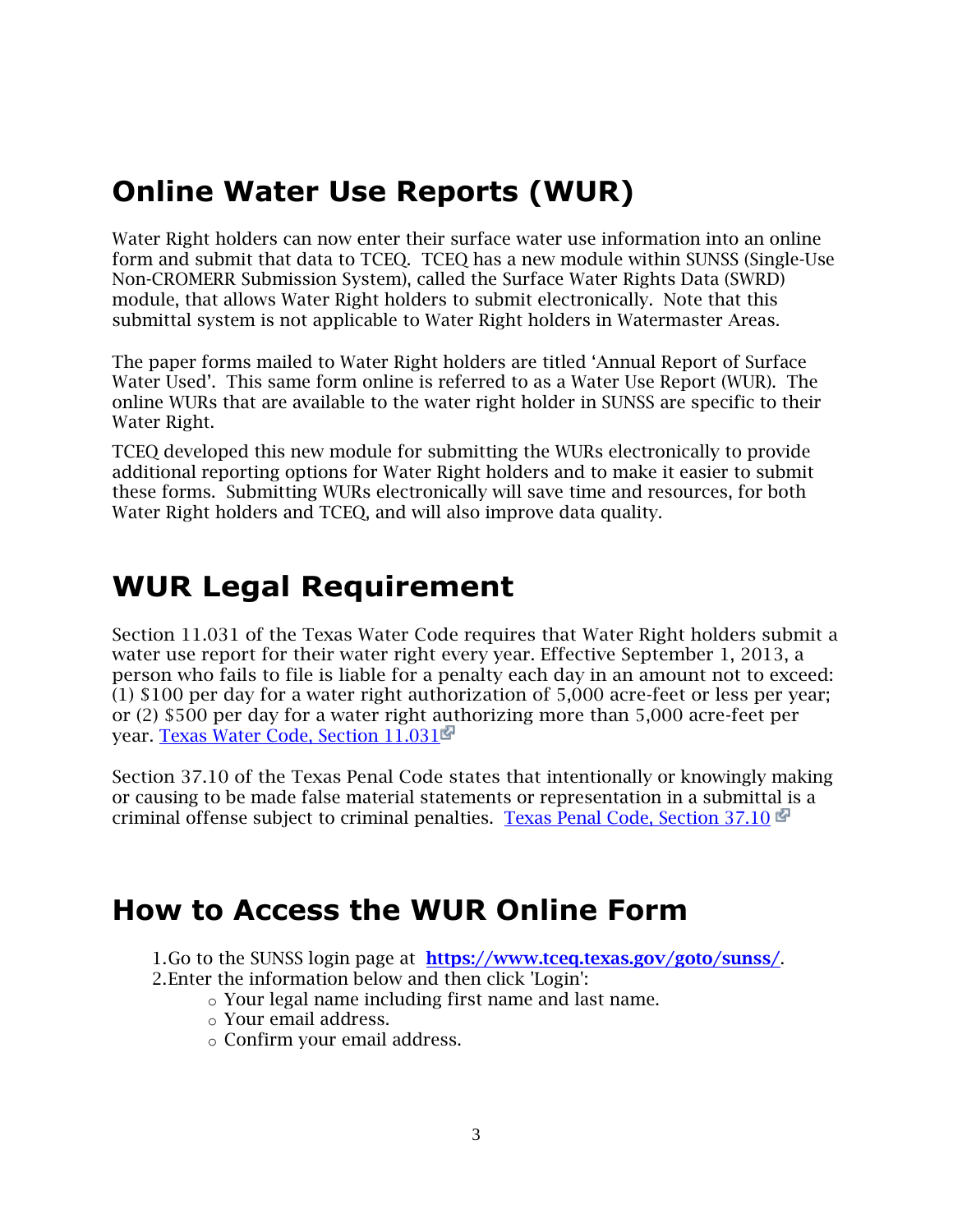

**TEXAS COMMISSION ON ENVIRONMENTAL QUALITY** 

#### **Welcome to TCEQ SUNSS,**

the TCEQ Single-Use Non-CROMERR Submission System.

#### Here is what you can do online in SUNSS:

- >> License Exam Registration (LEXR)
- >> Occupational Licensing Electronic Applications (OLEA)
- >> Online Registration of Boat Sewage and Pumpout Stations (ORBPS)
- >> Regulatory Assessment Fee (RAF)
- >> Surface Water Rights Data (SWRD) Annual Water Use Reports (WUR)

This is SUNSS version 1.3. See details of what you can do or log into SUNSS by entering your name and email address in the box to the right.

#### Find Out When SUNSS Will Be Offline

We do our best to ensure that SUNSS is online when you need it. But for upgrades, security measures, and other maintenance, we must bring SUNSS or one of its modules offline. We cannot predict emergency outages, but for scheduled downtimes, see our SUNSS maintenance schedule.

|                                        | <b>TCEO Home</b> |
|----------------------------------------|------------------|
| <b>Enter TCEQ SUNSS:</b>               | <b>SUNSS#</b>    |
| Your First and Last Name: <sup>0</sup> |                  |
| E-mail:                                |                  |
| Confirm E-mail:                        |                  |
|                                        |                  |
|                                        |                  |

Questions or Comments >>

3.On the 'SUNSS Home' page in 'Available Forms', look for a section called 'Surface Water Rights Data (SWRD)'. It's the last form on the list.

| <b>TEXAS COMMISSION ON</b><br><b>ENVIRONMENTAL QUALITY</b>                                                                                                             | $Help \gg$<br>Contact Us >><br>$Logout$ >> |                 |                   |
|------------------------------------------------------------------------------------------------------------------------------------------------------------------------|--------------------------------------------|-----------------|-------------------|
|                                                                                                                                                                        | <b>Submissions</b>                         | <b>Activity</b> | <b>SUNSS Home</b> |
| <b>SUNSS Home</b>                                                                                                                                                      |                                            |                 | 14:15             |
|                                                                                                                                                                        |                                            |                 | <b>SUNSS#</b>     |
| <b>Welcome to SUNSS Internet Version 1.3!</b>                                                                                                                          |                                            |                 |                   |
| Notice: SUNSS automatically logs out after 20 minutes of inactivity. Activity is defined by moving from one page to<br>another, not by entering information on a page. |                                            |                 |                   |
| For more information on how to navigate this site, please visit our <b>Help</b> section.                                                                               |                                            |                 |                   |
| <b>Available Forms</b><br>Select a form to complete.                                                                                                                   |                                            |                 |                   |
| <b>License Exam Registration</b><br>Exam Registration (LEXR-R)                                                                                                         |                                            |                 |                   |
| Exam Registration Cancellation (LEXR-C)                                                                                                                                |                                            |                 |                   |
| <b>Occupational Licensing Electronic Applications</b><br>Occupational Licensing Electronic Applications (OLEA)                                                         |                                            |                 |                   |
| Online Registration of Boat Sewage and Pumpout Stations<br>Application to Certify Marine Sanitation Device (MSD)                                                       |                                            |                 |                   |
| Application to Certify Pump-Out Stations (POS)                                                                                                                         |                                            |                 |                   |
| <b>Regulatory Assessment Fee</b><br>Regulatory Assessment Fee Report (RAF)                                                                                             |                                            |                 |                   |
| Surface Water Rights Data<br>Annual Water Use Reports (WUR)                                                                                                            |                                            |                 |                   |
| <b>SUNSS News:</b>                                                                                                                                                     |                                            |                 |                   |
| <b>SUNSS</b>                                                                                                                                                           |                                            |                 |                   |

Internet Explorer (IE) is no longer supported **XION**<br>Microsoft has discontinued support of Internet Explorer (IE) over the last year. Due to this, we recommend that you use<br>another browser like Chrome, Firefox, or Edge for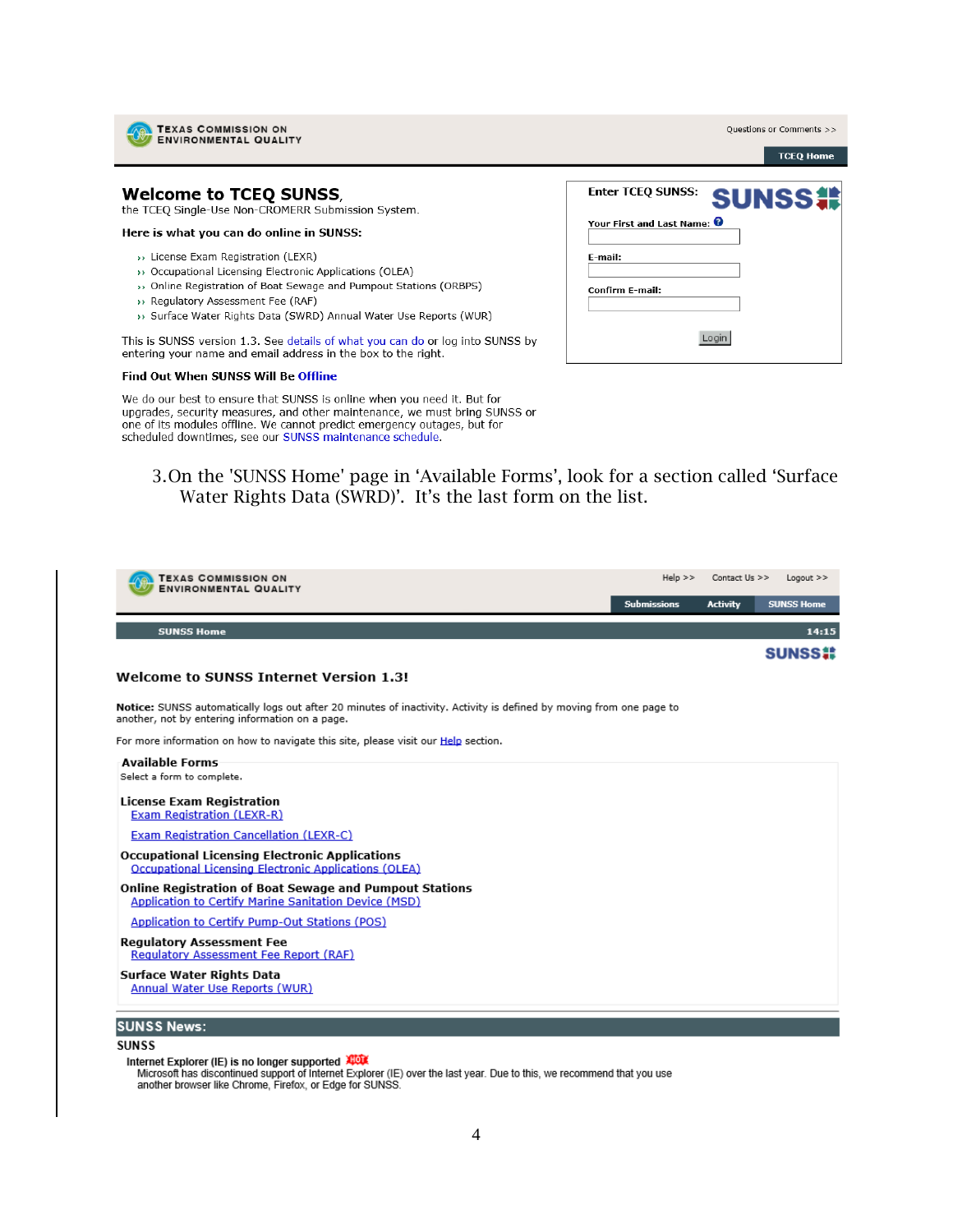- 4. Under Surface Water Rights Data, click on Annual Water Use Reports (WUR).
- 5. This will bring up the 'SWRD Work Area' screen to 'Fill out a New Annual Water Use Report (WUR)'.

Please be consistent and login with the same credentials (same name and email address) each time. If you want to exit the application and come back later, you must log back in with the same credentials to see the saved work.

To start a new WUR or to edit a saved WUR in the SWRD work area, the user will need to provide the reporting year and a Form Identification Code, which is discussed in the next section.

### <span id="page-4-0"></span>**How to Start a New WUR or Edit a Saved WUR**

The Report Year is identified on the WUR form that you received from TCEQ. Reports of surface water used are mailed at the beginning of January for reporting the previous calendar year's water use. Electronic submissions started for reporting year 2020. At this time, reports cannot be submitted electronically for years prior to 2020.

The Form Identification Code is a code that uniquely identifies a Water Use Report, and it is printed on the WUR form that was mailed out to Water Right holders. The Form Identification Code is printed on the bottom of the back page of the WUR. Please note the Form ID Code is case sensitive.

To start working on a new WUR or to edit a saved WUR in SUNSS SWRD, choose the report year and type in the Form ID code, and then click on "Next". See the screen shot below.



You can enter data for a WUR, save the data, and come back later to the WUR to work on it. However, you must have the Form Identification Code for the WUR to continue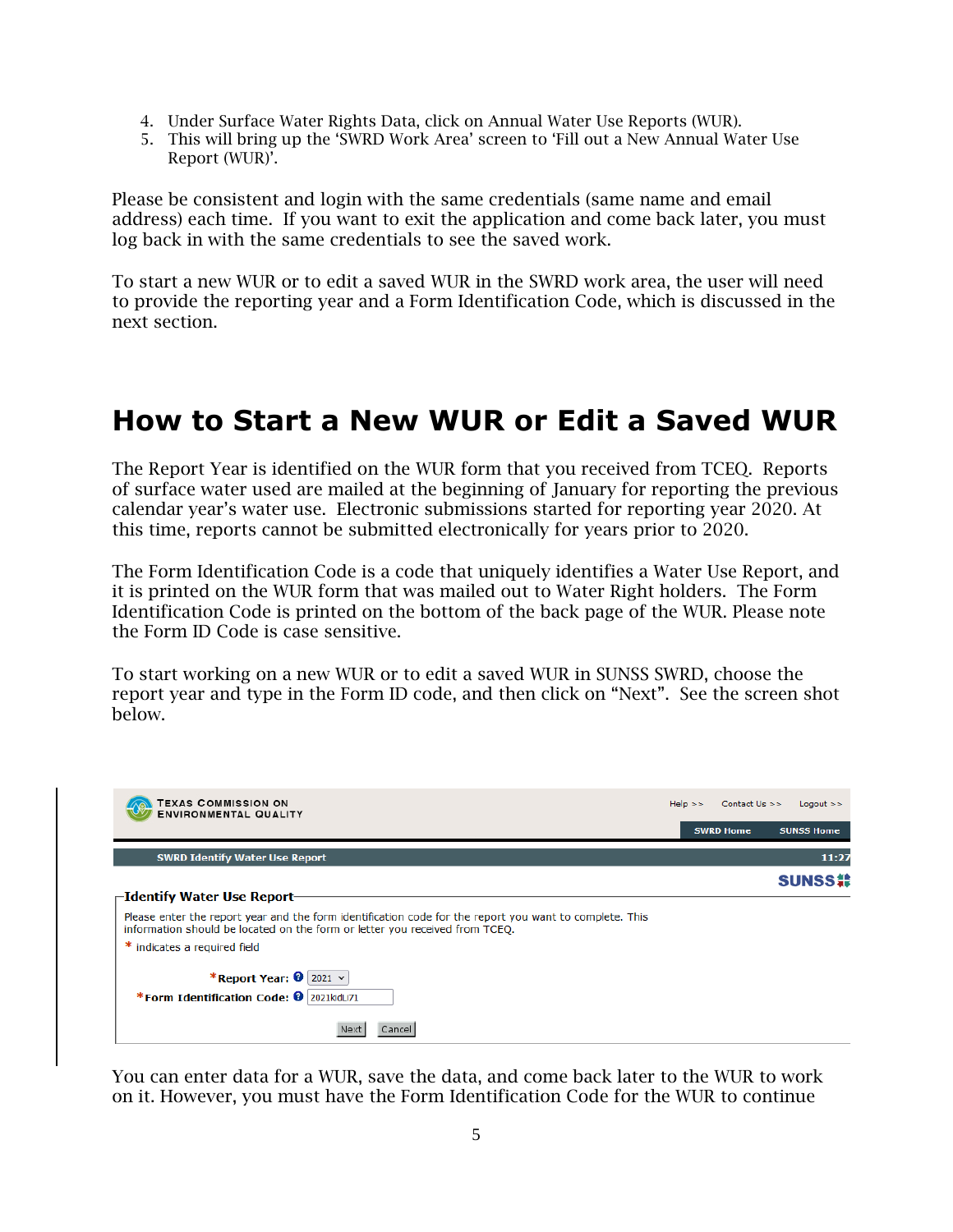working on it. If you have selected a saved WUR, you will see the last screen that you were filling out.

### <span id="page-5-0"></span>**How to Complete a WUR**

### Verify the WUR

Once you are logged into the SUNSS SWRD work area, and have entered a Report Year and Form Identification Code, the system will prompt you to verify the WUR, including your Water Right Number, WUR use, Authorization use, Owner Name, and Address. If applicable, you can provide additional information about address changes, ownership changes, and owner name changes.

#### Report Amounts Information

IMPORTANT: Please do not use commas when entering numbers for reported amounts including amounts for diverted, consumed, or used.

The next screen for monthly amounts that will be displayed is dependent upon the WUR Use that is being reported. You will be prompted to provide information specific to each WUR Use as you navigate through the form.

- Industrial and Mining uses have monthly diverted amounts and consumed amounts.
- Agriculture monthly diverted amounts are broken out between Irrigation and Non-Irrigation (Wildlife, Aquaculture, Stock raising, and/or Other Agriculture).
- The Other Use category asks for monthly diverted amounts and used amounts. The Other Use category includes multiple uses: Recreation, Instream, Wetlands, Public Parks, Game Preserves, Hydroelectric, Flood Control, Navigation, Water Quality, and Other. You must select which of these Other Uses were diverted or used.

Some WUR Uses for Water Rights without authorized diversion, such as some recreation authorizations, do not ask for monthly amounts and will automatically skip forward to the next section, called 'Impoundment/Reservoir Information'.

After the monthly amounts and the maximum diversion rate are entered, click on 'Next'. The system will then display the calculated total amounts for the year.

#### No Water Use Indicated

If you reported zero amounts for all months, with a total of zero for the year, the system displays a section that will ask for the primary reason why there was no diversion. You must select the primary reason from the dropdown list that is provided. Examples of reasons for no water use included in the dropdown are "drought" or "pending amendment". A comment box is also available to provide additional information regarding the reasons.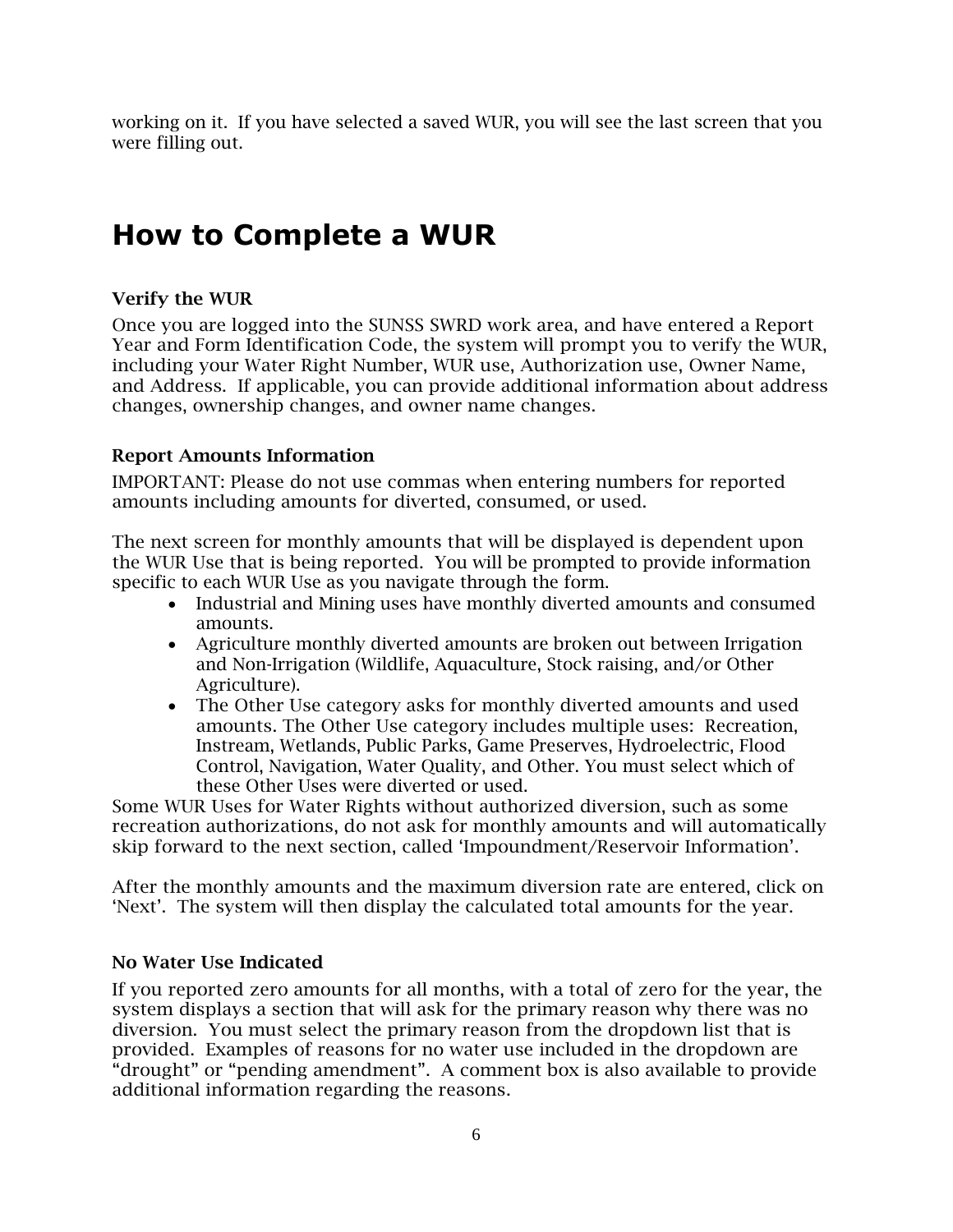#### Impoundment/Reservoir Information

If your permit authorizes an on-channel surface impoundment or reservoir, the system will ask for the condition of the dam and whether there is a low flow outlet. See the FAQs for additional information related to Dam Safety.

#### Water Use Report Comments and Contact

Please make any comments about the WUR that you would like to make. There is a 500-character limit in this comment field. Also, please provide the name, phone number and email address for the person who should be contacted regarding any questions the TCEQ may have regarding the WUR.

#### Water Use Report Review Screen

All the information about the WUR and data that was provided will be displayed in the review screen, including any comments that were made. Please review this information carefully to make sure that everything is correct. To make any changes, you must go back to the previous sections to update.

IMPORTANT: You can always press "Previous" to go back to the previous screen and continue your data entry or to make edits.

#### WUR Certification

You are asked to certify that the WUR is complete and accurate to the best of your knowledge. On the Sign and Submit WUR screen, enter the information below and click "Sign and Submit".

- Enter your Legal Name in the "Legal Name" field.
- Check the box which states, "This constitutes an electronic signature legally equivalent to my written signature."

#### Confirmation Screen to Print for your records

After you sign and submit, a Confirmation Screen will display. Click on the 'Print' link at the top of the page to retain a copy of the data you entered for your records.

#### Confirmation Email

You will receive a confirmation email from TCEQ. This email will confirm your submittal of the WUR to TCEQ, including a confirmation number and a reference number.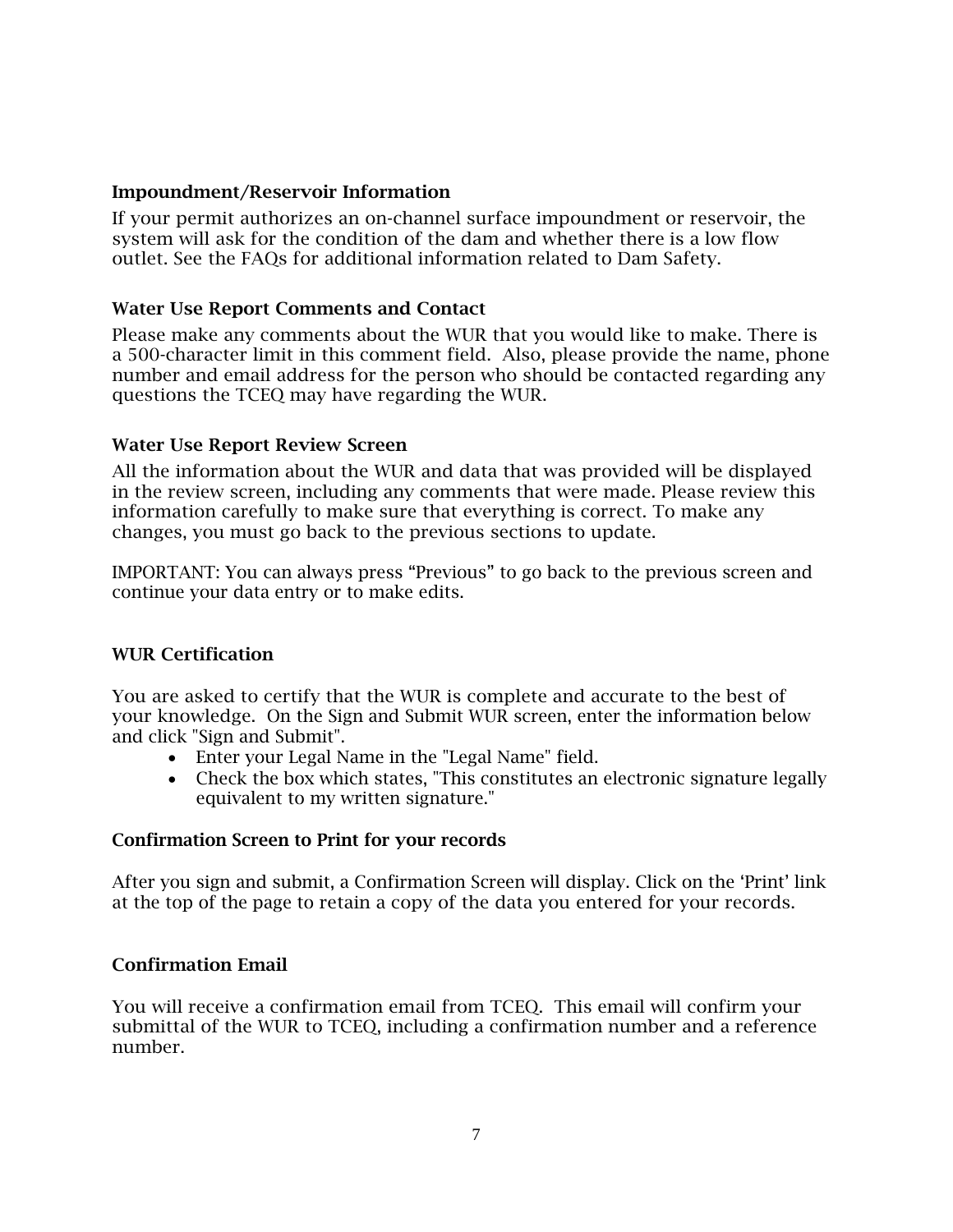### <span id="page-7-0"></span>**Additional Resources**

Additional Resources can be found at TCEQ's Water Availability Division (WAD) home page at the URL below. Information on applications for changes of ownership or new permits and amendments can be found here, as well as links to the Water Right Viewer, which provides maps of Water Rights and associated data.

[https://www.tceq.texas.gov/permitting/water\\_rights/wawr\\_permits.html](https://www.tceq.texas.gov/permitting/water_rights/wawr_permits.html)

If you have questions regarding the WUR forms or submitting WUR data online, please call TCEQ at (512) 239-4600, or email to [WUR@tceq.texas.gov](mailto:WUR@tceq.texas.gov) for assistance.

### <span id="page-7-1"></span>**Frequently Asked Questions (FAQs)**

<span id="page-7-2"></span>What is an on-channel impoundment? An on-channel impoundment is a reservoir, pond, or lake that is constructed on a creek or stream and that is authorized to be used under a water right.

<span id="page-7-3"></span>How do I determine what the condition of my dam is? If you received a water use report form that asks the condition of your dam, please state the condition (ex. good, fair, or poor). If you have any questions about the condition of your dam, please contact the TCEQ Dam Safety Section at (512) 239-0326 for assistance.

<span id="page-7-4"></span>What is a working low flow outlet? Some water use reports ask if you have working low flow outlets on your impoundments(s). A Low Flow Outlet is a pump, pipe or other structure that allows the passage of water not authorized to be impounded. If your impoundment has a means to release inflows, answer "Yes" to this question. If your water right requires you to maintain a working low flow outlet and you do not have one or it is not working, answer "No".

<span id="page-7-5"></span>I don't see columns for diversion on my water use report form. Where are the columns? If a water right is not authorized for diversion, such as some recreation authorizations, the water use report form may have no columns at all. Please complete the form by checking the appropriate boxes and/or completing the comments section.

<span id="page-7-6"></span>I diverted water for irrigation use. Where should I enter my data? If you diverted for irrigation purposes, enter the amounts in the column on the left labeled "Irrigation" on your form. If you diverted water for other agriculture or wildlife purposes, enter the amounts in the column on the right labeled "Wildlife, Aquaculture, Stock raising and/or Other Agriculture".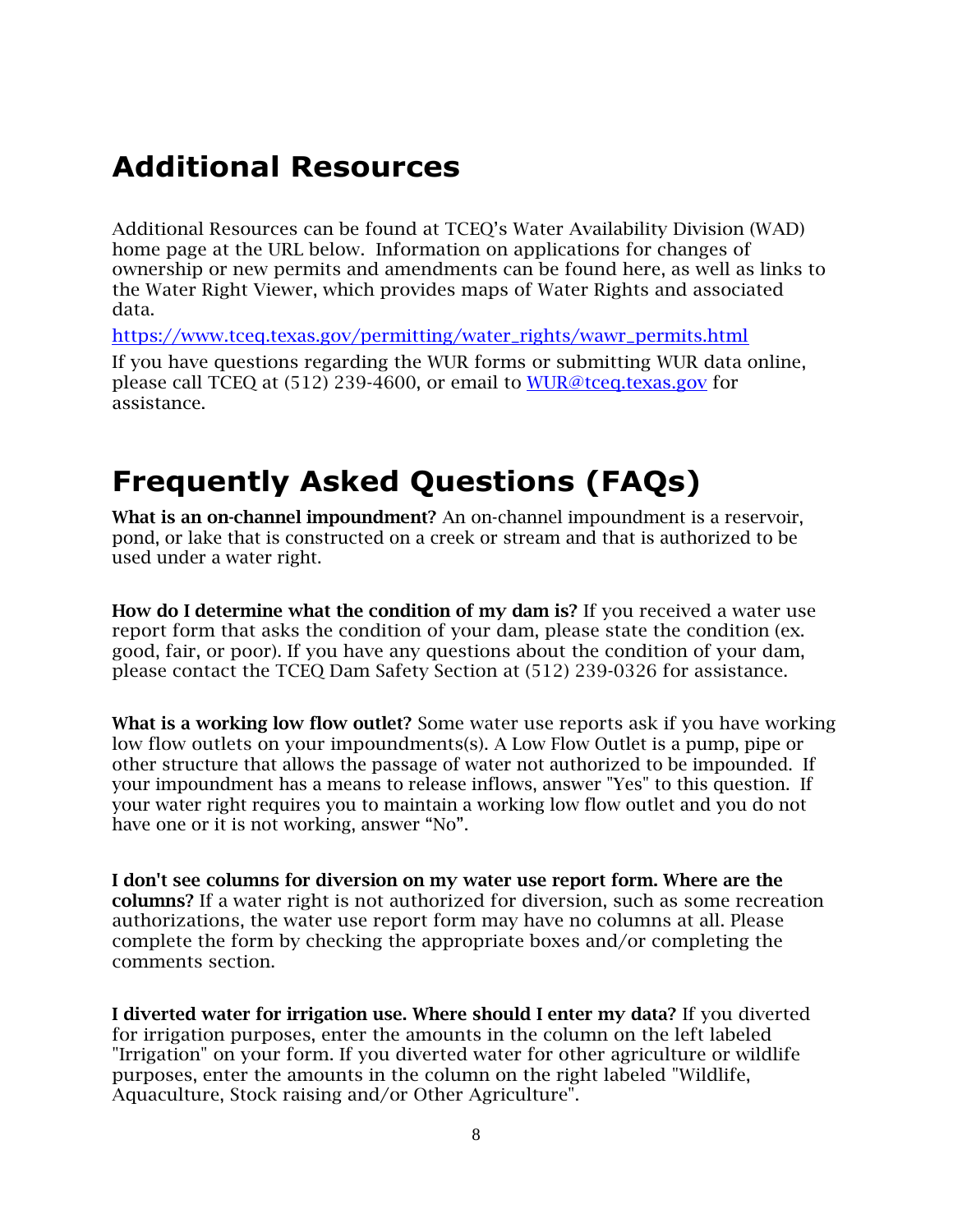<span id="page-8-0"></span>What do I enter in the Maximum Diversion Rate field? Most water rights authorize a maximum diversion rate. The rate is stated on your water use permit or certificate of adjudication. If you pumped water at the rate stated on your permit or certificate of adjudication, it is not necessary to complete the Maximum Diversion Rate field. If you pumped at a different rate than stated on the permit/certificate of adjudication, enter that rate in the Maximum Diversion Rate field and check the appropriate box, cfs or gpm (cubic feet per second or gallons per minute).

<span id="page-8-1"></span>My address has changed. How can I change the address on my water use report form? The online form has a check box for "Change Address". Click this box if the mailing address needs to be corrected or updated for the individual or party (Water Right holder) that should be receiving correspondence regarding Annual Water Use Reports. When you click on the check box, another section will be displayed that provides fields to enter the new address where you would like to receive correspondence and next year's Water Use Report form.

<span id="page-8-2"></span>I no longer own this water right. How can I change the owner on this water right? The online form has a check box for "Change Ownership or Owner Name". When you click on the check box, another section will be displayed that provides fields to enter a description of the changes requested. To report an ownership change, please provide the name, address, phone number, and any other contact information for the new owner of the Water Right. Please indicate the timeframe in which the Water Right changed ownership and the reason for the change. Please note that TCEQ staff will send you follow-up correspondence regarding any ownership change.

<span id="page-8-3"></span>I changed my name. How can I change my name on this water right? The online form has a check box for "Change Ownership or Owner Name". When you click on the check box, another section will be displayed that provides fields to enter a description of the changes requested. To report an owner name change, please provide the previous name and the new name and the reason for the change. Please note that TCEQ staff will send you follow-up correspondence regarding an owner name change.

<span id="page-8-4"></span>Can I start a WUR, exit the application, and come back later to finish it? Yes, the system will allow the user to save a WUR, exit the system, and then re-enter the system later to work on the saved WUR. However, you must have the Form Identification Code for the WUR to continue working on it. If you have selected a saved WUR, you will see the last screen that you were filling out.

<span id="page-8-5"></span>Will I get a confirmation email after I submit the WUR to TCEQ online? Yes, once you click the Sign and Submit button, the system will send an email that confirms the WUR submittal.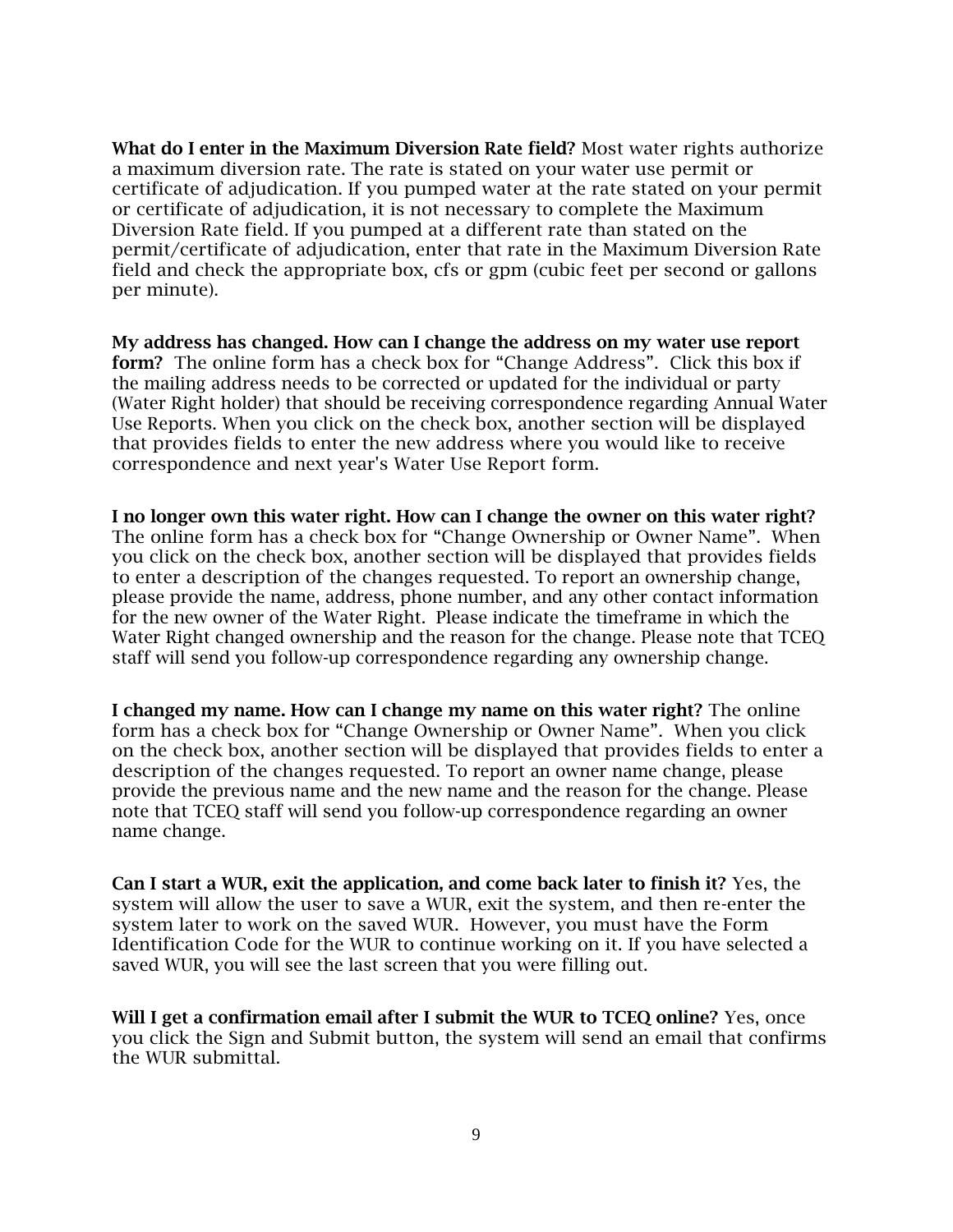<span id="page-9-0"></span>I got an error message when I tried to start a WUR. What should I do? If you attempt to start a WUR and get an error message, please make sure that you entered the Form Identification Code and Report Year correctly. The Form Identification Code is case sensitive, so please enter the code exactly as it is printed on the paper WUR form sent to you. If you continue to get an error message, then it is possible the WUR has already been submitted, the WUR that was mailed was returned to sender (TCEQ) by the US Postal Service, or that the Form ID code was invalidated due to an action by one of the Owners or by TCEQ. Please call TCEQ at  $(512)$  239-4600 or email [WUR@tceq.texas.gov](mailto:WUR@tceq.texas.gov) so that we can reset the system and you can continue to work online.

<span id="page-9-1"></span>Why is there a 15-minute timer at the top of each screen for the online WUR submittal? TCEO external reporting applications are required to have a timeout of 20 minutes with no activity. When you are editing a form on the screen, there is no interaction with the TCEQ system and the expiration time continues to count down. The timer in SUNSS SWRD is meant to give you a warning at 15 minutes on a page to allow you to press "Next" in order to keep your session active. If you press "Next", the timer will reset. You can always then press "Previous" to go back to the previous screen and continue your data entry or to make edits.

<span id="page-9-2"></span>Why is a Form ID Code necessary to submit a WUR online? Each Form ID Code corresponds to a specific WUR form in the TCEQ system. The Form ID Code is part of the security system for SUNSS SWRD. SUNSS security allows anyone to login with a name and email address. There is nothing to stop one person from entering another person's name and email. The Form ID Code limits the access and submission of an individual WUR to the external users who receive the form. The system does not have a way to link an individual logging into SUNSS to a specific WUR without the Form ID Code.

### <span id="page-9-3"></span>**Contact Information**

Please call TCEQ at (512) 239-4600, or email to [WUR@tceq.texas.gov](mailto:WUR@tceq.texas.gov) for assistance.

### <span id="page-9-4"></span>**WUR Definitions**

Water Right Holder - Water Right Holder(s) are the owner(s) of the Water Right. For contracts, Water Right Holder(s) are the buyer(s) of a Water Supply Contract. A CN number is a customer number and is a unique TCEQ identifier for each Water Right Holder.

**Diverted Amount** - The Monthly Diverted Amount is the amount of water diverted (taken) each month from the water source (stream, river, lake or impoundment) that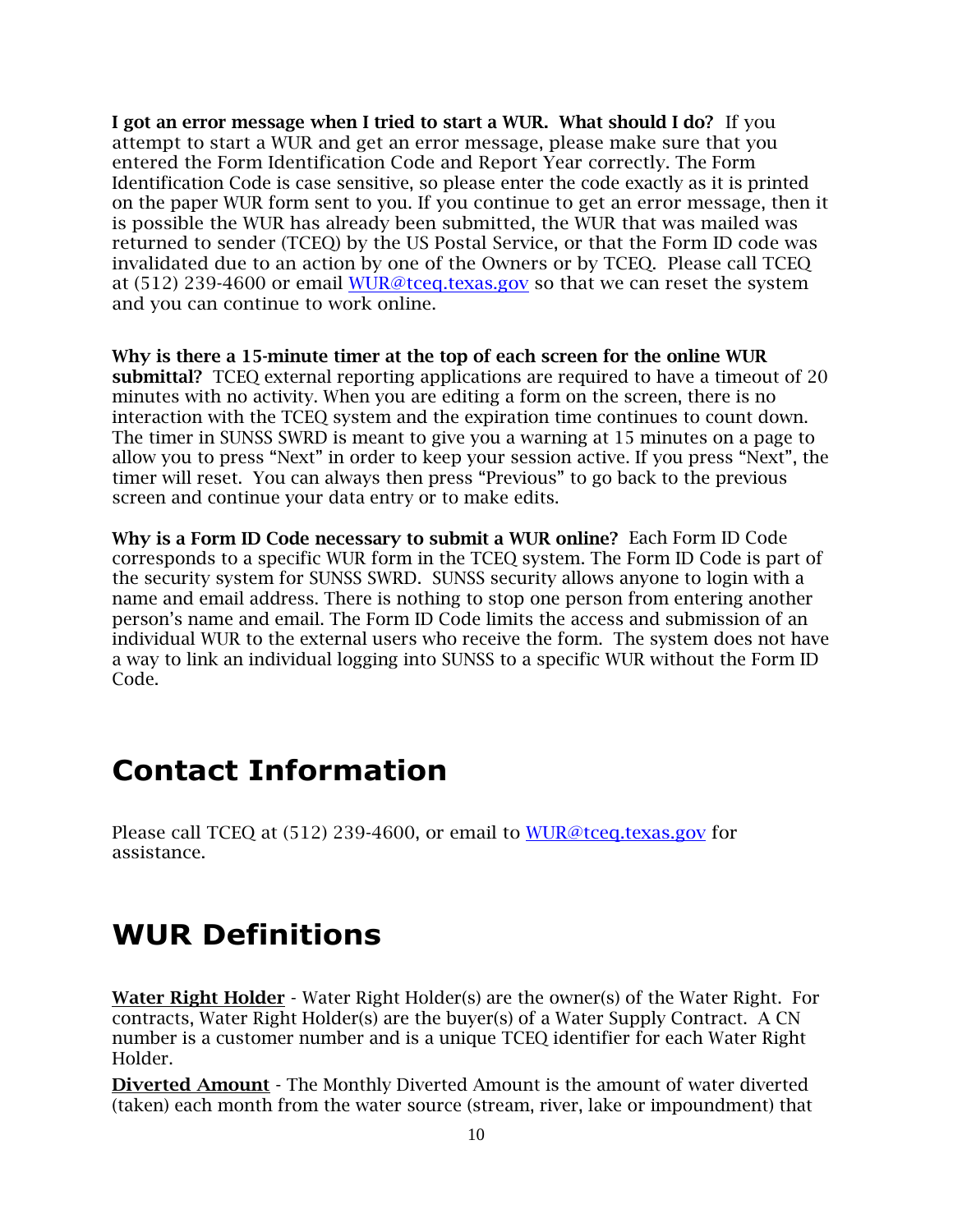is authorized in the water right. If there was no diversion of water, enter zero (0) for each applicable month. Please do not use commas when entering numbers for reported amounts.

Consumed Amount - The Monthly Consumed Amount is the amount of water (out of the diverted amount) that was consumed (not returned to a water body) each month. Some Water Right holders are authorized to divert a large amount of water but consume only a fraction of the diverted water (ex. through cooling, evaporation, or absorption of the processed materials). Consumed amount is only reported for Industrial and Mining uses. Please do not use commas when entering numbers for reported amounts.

Used Amount - The Monthly Used amount is the amount of permitted water that could remain in the watercourse under the terms of your permit. Used amount is only reported for the Other WUR Use category. The used amount should not include water that is stored in a reservoir or impounded. Please do not use commas when entering numbers for reported amounts.

Permitted Water Diverted from a Watercourse - Permitted Water diverted from a watercourse is the amount of water diverted (taken) from the water source (stream, river, lake, or impoundment) that is authorized by the terms of the Water Right permit. Permitted Water Diverted from a Watercourse is only reported for the Other WUR Use category.

Permitted Water Allowed to Remain in a Watercourse - Permitted Water allowed to remain in the watercourse under the terms of your permit is water that you purposely allowed to stay in the watercourse without taking it or diverting it because you have a specific authorization by the terms of the water right permit. Permitted Water allowed to remain in the watercourse does not include water stored in a reservoir or impounded. Authorizations for storage in a reservoir should not be included here. Permitted Water Allowed to Remain in a Watercourse is only reported for the Other WUR Use category.

Contracted Water Diverted from a Watercourse - Contracted Water diverted from a watercourse is the amount of water diverted (taken) from the water source (stream, river, lake, or impoundment) that is authorized by the terms of the water supply contract.

Contracted Water Allowed to Remain in a Watercourse - Contracted Water allowed to remain in the watercourse under the terms of your permit is water that you purposely allowed to stay in the watercourse without taking it or diverting it because you have a specific authorization by the terms of the water supply contract. Contracted Water allowed to remain in the watercourse does not include water stored in a reservoir or impounded. Authorizations for storage in a reservoir should not be included here.

Other Uses for Which Water Was Diverted - Select all uses for which permitted water was diverted from a watercourse. These uses should be in your WR authorizations within your permit. For the purposes of reporting on your annual Water Use Report, these uses are grouped together: Recreation, Instream, Wetlands, Public Parks, Game Preserves, Hydroelectric, Flood Control, Navigation, Water Quality, and Other. If you are authorized for a use that is not on the list, then choose "Other".